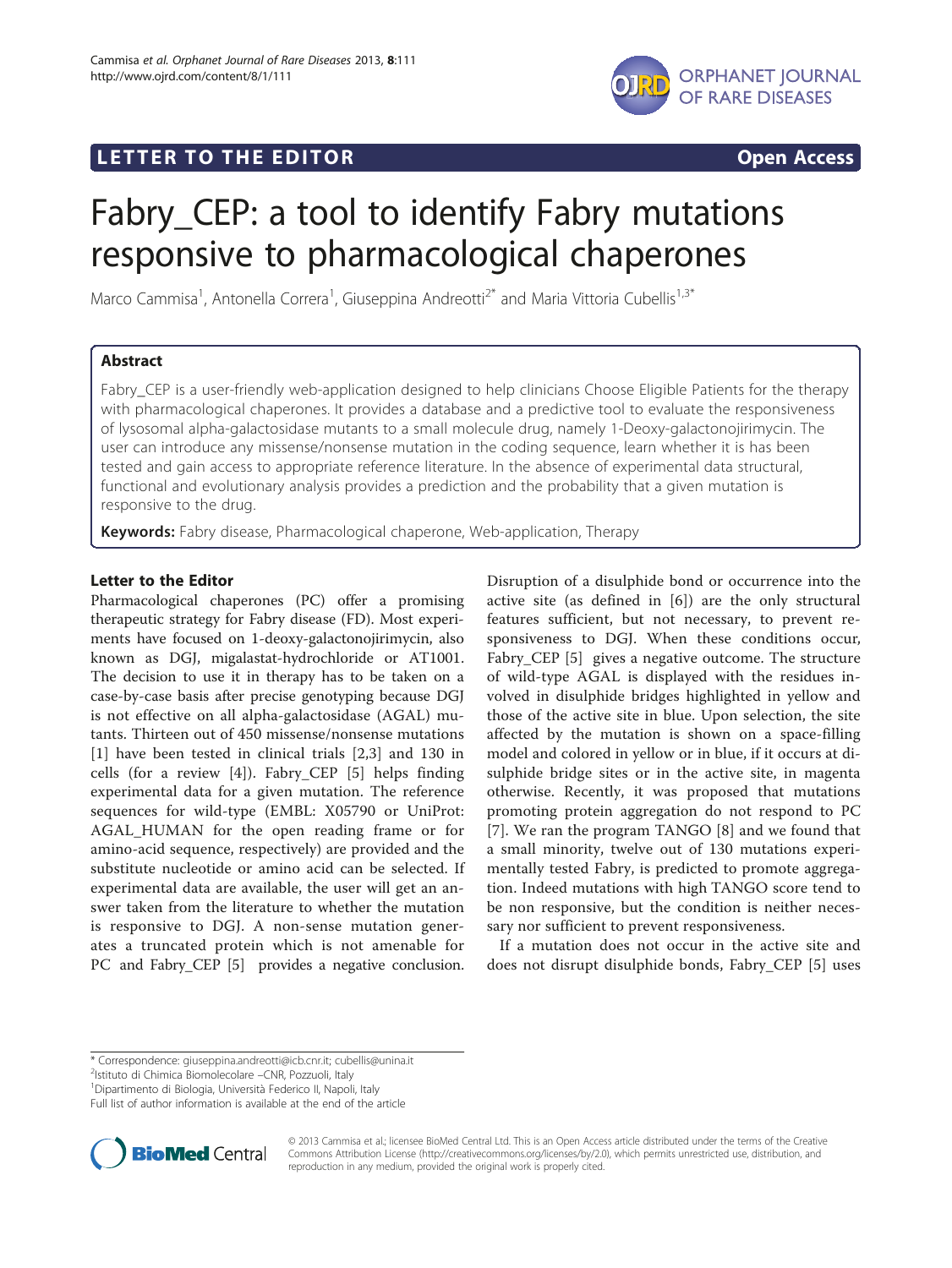







a Position Specific Substitution Matrix (PSSM) score [[9](#page-2-0)]. In brief the method considers the degree of conservation and the type of amino acid introduced at the site of the mutation. For these mutations an outcome can be given only in probabilistic terms. We re-evaluated the correlation between PSSM scores and the percentage of responsive mutations tested experimentally for this subset of cases (113). We obtained a Pearson correlation coefficient  $r = 0.92$  with two-tailed p-value 0.01 (Figure 1).

AGAL contains a signal peptide of 31 aa. Although a PSSM score might be calculated also for mutations occurring in this peptide, we prefer to not give a conclusion because there are no experimental data in this region to benchmark the prediction.

The complete test-set used to build Fabry\_CEP [[5](#page-2-0)] falls in nine discrete rating categories. We built the receiver operating characteristic (ROC) curve shown in Figure 2 and measured empiric and fitted ROC Areas, 0.807 and 0.825 respectively.

Figure 3 illustrates a representative case analyzed by Fabry\_CEP [[5\]](#page-2-0) with a upper section for the query, a middle section for the intermediate results on which the conclusion is drawn and a lower section with the section showing the final outcome.

Private mutations are common in Fabry disease and missense mutations are very common, so it is expected that this tool may progressively gain more importance in the future. However a word of caution is needed. Fabry\_CEP [\[5](#page-2-0)] can be used as a predictive tool, but its clinical applicability is limited and individual decisions on whether to start or not DGJ should not be based solely on this tool.